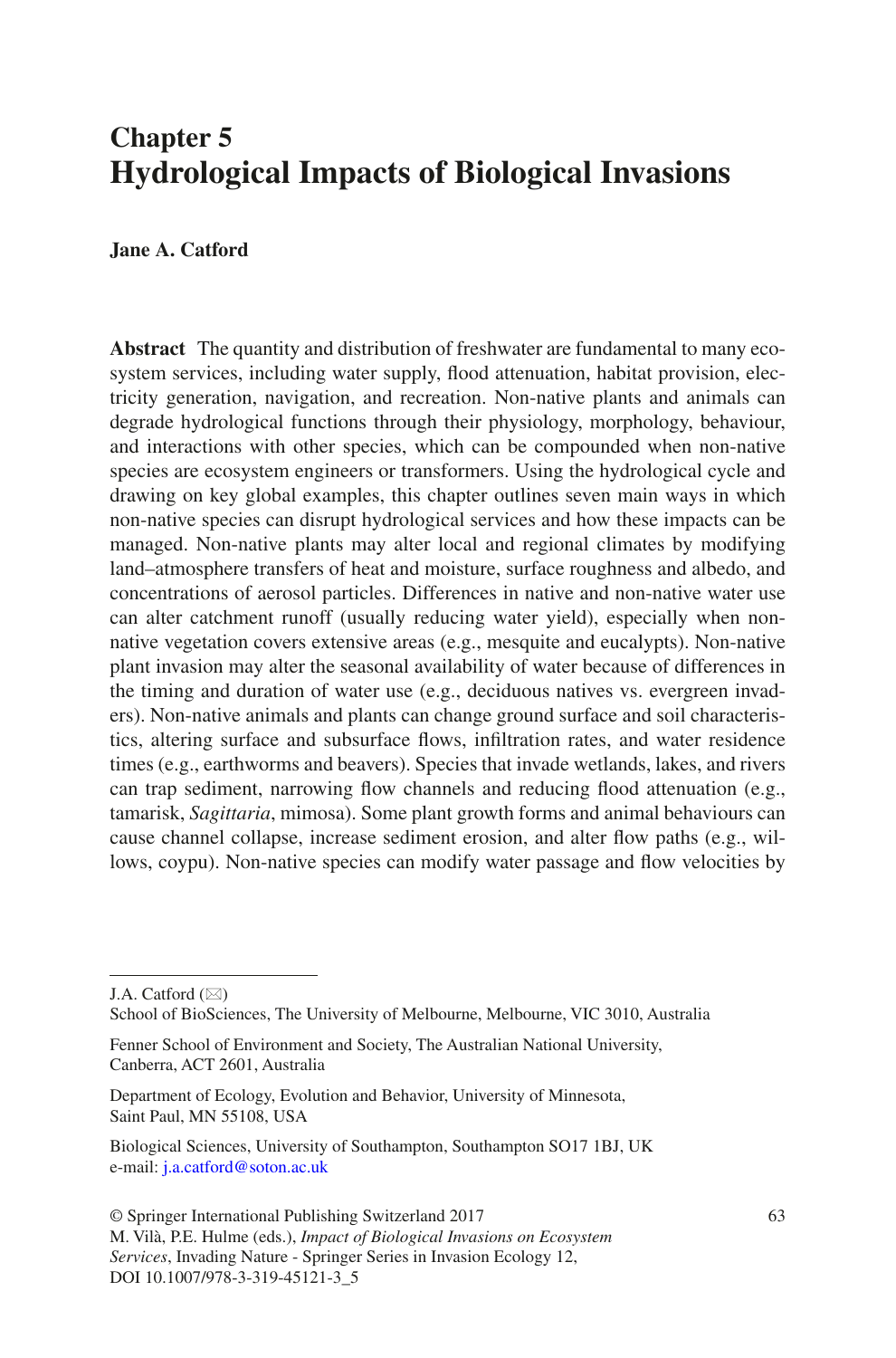altering geomorphology and hydraulics (e.g., *Salvinia*, zebra mussels). Invasive species management remains difficult because of feasibility and conflicting values of species (e.g., ecology versus economy, upstream versus downstream effects). An ecosystem services framework may help reconcile the differential impacts that nonnative species have in time, space, and on the delivery of various services.

**Keywords** Catchment • Ecosystem engineer • Flood • Habitat provision • Hydrological cycle • Land use • Water supply

## **5.1 Introduction**

Hydrological services relate to the supply and regulation of freshwater and have an estimated value exceeding US \$2.8 trillion per annum (Costanza et al. [1997\)](#page-16-0). The timing and magnitude of runoff, flooding, and groundwater recharge are fundamental to many ecosystem services. To optimise the supply of some of these services (e.g., navigation, water supply, and hydropower), the hydrological cycle has been modified though the construction of dams, channelisation and diversion of rivers, and transformation of river floodplains. Changes in land use, increases in water storage capacity and extraction, flow stabilisation, and loss of wetlands have affected hydrology and the regulation of freshwaters. Currently, global freshwater use exceeds long-term accessible supplies by as much as 25 %, made possible through overuse of groundwater and interbasin water transfers (i.e., between catchments / watersheds). Such actions have increased the availability of some services, but they have reduced the availability of others, including services in other times and locations.

Although less dramatic than massive engineering works that transform river ecosystems, biological invasions can compromise and threaten hydrological services. By changing land cover, water use, geomorphology and hydraulics, non-native plants and animals can alter the quantity of water and its distribution in time and space. The relative importance of invasion-induced changes to hydrology is likely to increase as the demand for, and scarcity of, hydrological services intensifies as a result of human population growth and global environmental change (Costanza et al. [1997](#page-16-0); Millenium Ecosystem Assessment [2005](#page-17-0)- MEA [2005](#page-17-0) hereafter; Vörösmarty et al. [2010\)](#page-17-1). Compounding these trends, biological invasions are increasing in both number and impact, and will likely further stretch an already overextended system. Understanding, managing, and ameliorating negative effects of non-native species on hydrology is therefore crucial.

Based around the hydrological cycle, and drawing on key examples from across the world, this chapter outlines seven main ways in which non-native species invasions can disrupt hydrological services and how these impacts can be managed. Although hydrological services are integrally linked with services that relate to water quality, soil formation, nutrient cycling, and waste treatment, the focus of this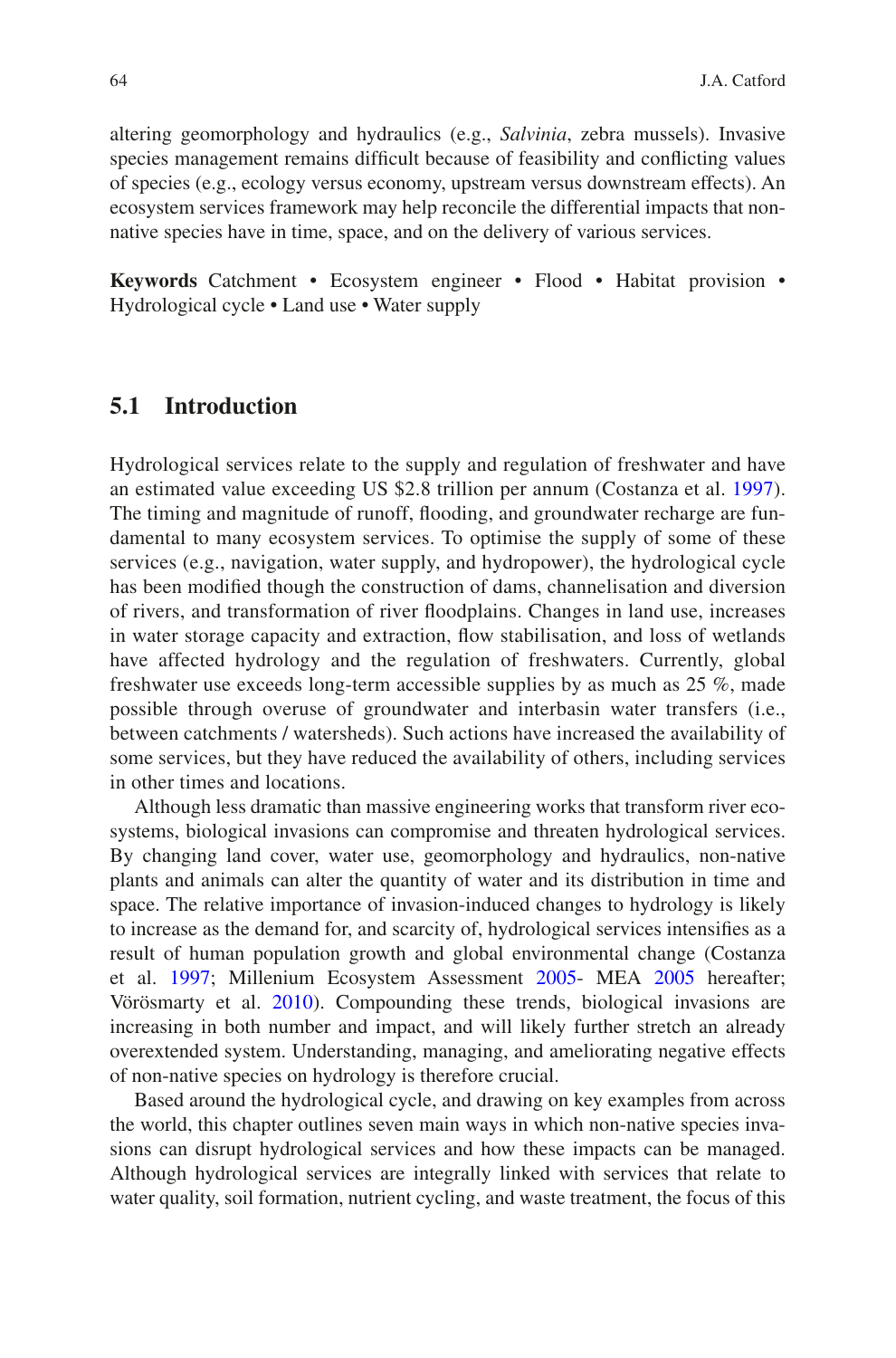chapter is on the supply and regulation of freshwater. Examples are restricted to non-native animals and plants, reflecting the focus of research conducted to date, but it is important to note that disease and pathogens can also affect hydrological services (Strayer [2010](#page-17-2)).

## **5.2 What Are Hydrological Services and How Are They Provided?**

Hydrological services relate to the supply and regulation of freshwater, particularly its quantity and availability in time and space. Hydrological services can be divided into four categories: (1) supporting services that support ecosystems, biota, and other types of ecosystem services; (2) provisioning services that relate to water as a resource itself, whether it is used on- or off-site; (3) regulating services that encompass the role of water in mitigating damage to human life and property; and (4) cultural services, which include the spiritual, social, and aesthetic values of fresh-water environments (Table [5.1](#page-3-0)).

The distribution and amount of water in a landscape is driven by the hydrological cycle (Fig. [5.1\)](#page-4-0). Falling as precipitation, freshwater can be intercepted by vegetation and cloud cover before reaching the ground. Upon reaching the ground, water can directly contribute to surface runoff or can infiltrate the soil, contributing to subsurface and groundwater storage and flows. Water can evaporate from all storages, and may be transpired back to the atmosphere by plants. Water can reach river channels and water bodies directly from precipitation or through surface runoff, subsurface flows, and base flows, with the speed of water flow generally declining in that order. The length of time that water spends in a particular flow path or storage is called its residence time. Shorter residence times reflect that a volume of water is conveyed over a shorter period of time, resulting in shorter floods with higher peaks that come soon after a rainfall event. Once in a water body or watercourse, water may be stored, evaporated, used by organisms, or may flow to downstream coastal ecosystems.

For the provision of ecosystem services, it can help to either maintain or disrupt the natural hydrological cycle. The hydrological cycle is often disrupted to ensure the optimal provision of some hydrological services (e.g., continual access to a steady flow of water for irrigation) (Catford et al. [2011\)](#page-16-1). Even though the total amount of water in the cycle remains the same, such modification alters the balance of water amongst the various storages and flows. Changes to the storage or flow of water at any point in the cycle will therefore affect water regulation and the hydrological services of the entire catchment. Although seemingly less radical than overall changes in water quantity, changes in the temporal and spatial characteristics of water availability can have a larger effect on service provision as many hydrological services rely on the consistency of water access and supply.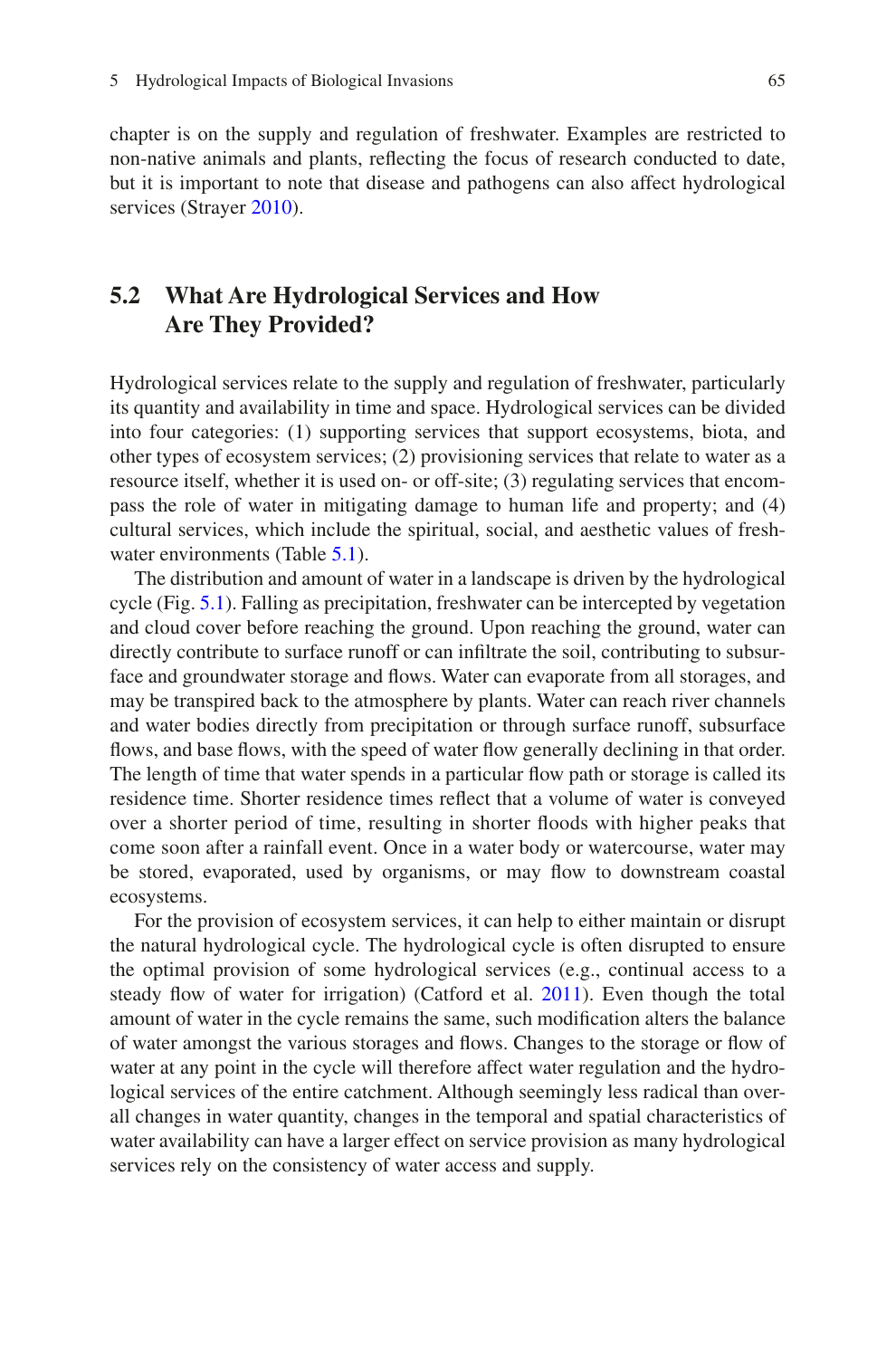| Hydrological services    |                                                                                                                                                                                                                                          | Non-native species impacts                                                                                                                                                                                                                                                                                                                                                                                                                                                                                                                                                                                                                                                                                                                                 |
|--------------------------|------------------------------------------------------------------------------------------------------------------------------------------------------------------------------------------------------------------------------------------|------------------------------------------------------------------------------------------------------------------------------------------------------------------------------------------------------------------------------------------------------------------------------------------------------------------------------------------------------------------------------------------------------------------------------------------------------------------------------------------------------------------------------------------------------------------------------------------------------------------------------------------------------------------------------------------------------------------------------------------------------------|
| Supporting<br>services   | Water, nutrients and<br>sediment for other<br>ecosystems<br>Habitat and dispersal<br>vector for biota                                                                                                                                    | North American beavers can transform the<br>structure and function of entire ecosystems by<br>altering the physical, chemical, and<br>geomorphological characteristics of rivers and<br>riparian zones. Impacts include higher rates of<br>erosion by converting forests to meadows;<br>increases in nutrient availability from wood<br>debris in waterways, leading to increases in<br>primary productivity and changes in invertebrate<br>assemblages; dams acting as barriers to dispersal<br>and indirectly changing water temperature;<br>indirectly facilitating other non-native species<br>that are better suited to the modified<br>environmental conditions than native species<br>(Lizurralde et al. 2004; Anderson et al. 2009;<br>ISSG 2015). |
| Provisioning<br>services | Transport and navigation<br>Waste removal and<br>dilution<br>Hydroelectricity<br>generation<br>Freshwater products (e.g.,<br>fish)<br>Municipal, industrial,<br>agricultural, commercial<br>water use<br>Thermoelectricity<br>generation | Zebra mussels clog water intake screens and<br>pipes of municipal water supplies and<br>hydroelectric companies, degrade the quality,<br>taste, and odor of potable water, and can lead to<br>bioaccumulation of organochlorine and heavy<br>metals in fish and ducks that prey on them<br>(Pejchar and Mooney 2009).                                                                                                                                                                                                                                                                                                                                                                                                                                      |
| Regulating<br>services   | Flood attenuation<br>Drainage<br>Saltwater intrusion<br>Sedimentation and erosion<br>Dryland salinisation                                                                                                                                | Dense populations of submerged and floating<br>macrophytes (e.g. salvinia, Eurasian water-<br>milfoil) increase flood risk by reducing flow<br>velocities and water passage, and increasing rates<br>of sedimentation and reducing rates of erosion<br>(Strayer $2010$ ).                                                                                                                                                                                                                                                                                                                                                                                                                                                                                  |
| Cultural<br>services     | Spiritual and religious<br>Education<br>Tourism<br>Recreation                                                                                                                                                                            | The diatom didymo or rock snot (Didymosphenia<br><i>geminata</i> ) has impeded the recreational, tourism,<br>and aesthetic value of invaded rivers in New<br>Zealand (ISSG 2015). The whole South Island of<br>New Zealand was declared a controlled area in<br>2005 requiring that all equipment (boats, fishing<br>gear, clothes) used in an infected waterway must<br>be cleaned before use in another waterway.                                                                                                                                                                                                                                                                                                                                        |

<span id="page-3-0"></span>**Table 5.1** Hydrological services grouped into four major categories with examples of non-native species impacts

Refer to Table [5.2](#page-5-0) for more examples (MEA [2005;](#page-17-0) Brauman et al. [2007\)](#page-16-4)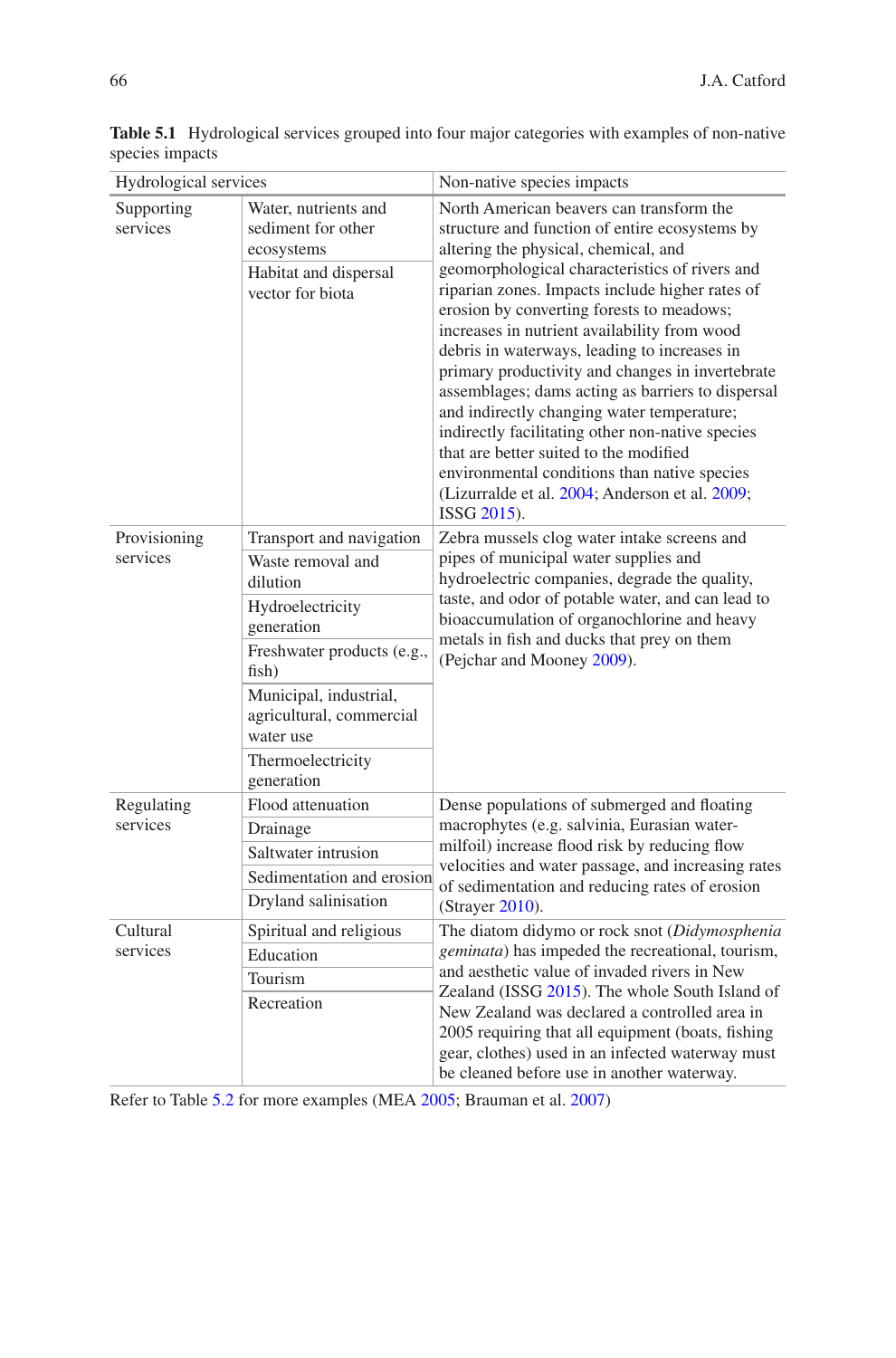<span id="page-4-0"></span>

**Fig. 5.1** Hydrological cycle showing the seven main ways that non-native species impact the quantity and regulation of freshwater. Features marked by *numbers* relate to impacts described in Table [5.2](#page-5-0): (*1*) local and regional climate; (*2*) water use (trees vs. grass); (*3*) seasonality of water use (evergreen vs. deciduous trees); (*4*) ground surface and soil texture modification (tree branches altering surface flow); (*5*) wetland encroachment, channel narrowing, and sedimentation (macrophytes on channel edge); (*6*) destruction and erosion of channel form (mammal burrow undercutting riverbank); and (*7*) channel water flow (bivalves armouring channel)

## **5.3 Ways in Which Biological Invasions Disrupt Hydrological Services**

Invasion impacts are defined as a measurable change in the state of an invaded eco-system that can be attributed to non-native species (Ricciardi et al. [2013](#page-17-5)). Nonnative species impact hydrology through changing the amount, location, and seasonality of water use, and through changes to the physical environment, which affect patterns, volumes, and velocities of water flow. As well as these direct effects, non-native species can indirectly alter the quantity and regulation of water through their interactions with other species, including native biota, and through feedback effects on local and regional climates. There are seven main ways in which species can alter hydrology and the hydrological cycle (Table [5.2](#page-5-0); Fig. [5.1\)](#page-4-0): the first two mechanisms relate to water quantity and the remaining five mechanisms affect water regulation. These mechanisms are not mutually exclusive and many of them co-occur.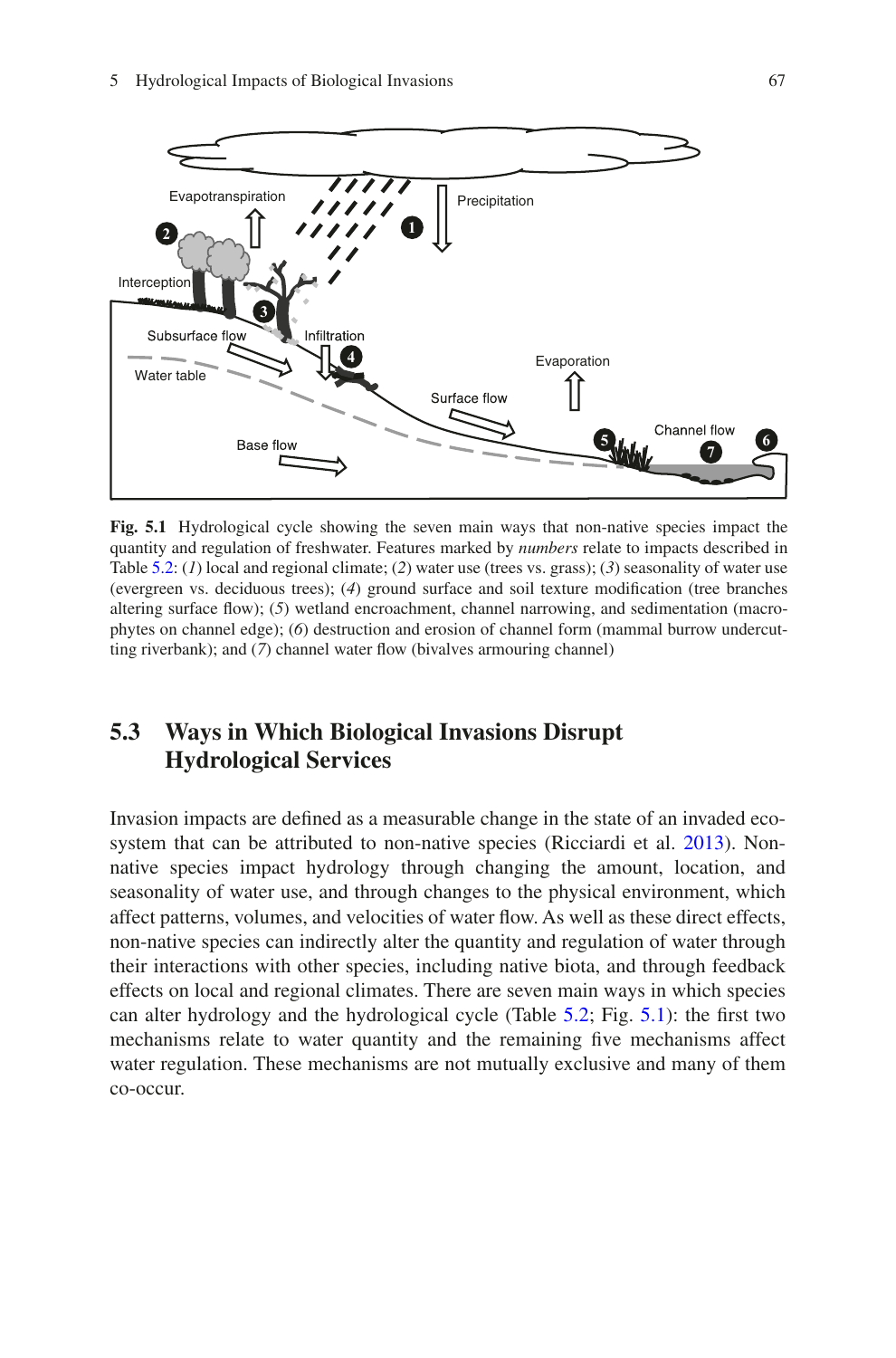| on the hydrological cycle           |                                                                                                     |                                                                                          |                                                                                        |                                                                |
|-------------------------------------|-----------------------------------------------------------------------------------------------------|------------------------------------------------------------------------------------------|----------------------------------------------------------------------------------------|----------------------------------------------------------------|
| Invader effects                     | echanisms of impact<br>Σ                                                                            | Impacts on hydrological cycle                                                            | Species characteristics                                                                | Examples                                                       |
| Water quantity                      |                                                                                                     |                                                                                          |                                                                                        |                                                                |
| regional climate<br>$(1)$ Local and | Non-native plants change surface<br>albedo, and land-air transfers of<br>roughness, temperature and | precipitation and evaporation in<br>Indirect, cumulative changes to<br>catchment         | transpiration rates; darker<br>to native vegetation; high<br>Different structural form | heathlands by non-native trees<br>Invasion of grasslands and   |
|                                     | heat and moisture                                                                                   |                                                                                          | foliage                                                                                |                                                                |
| $(2)$ Water use                     | Non-native plant populations<br>increase interception and<br>evaporation because of                 | Increased evapotranspiration<br>and water storage in plants;<br>greater portion of water | vegetation structure; low<br>intraspecific competition<br>Novel life forms change      | Arundo donax; non-native trees<br>Pasture grasses; giant reed, |
|                                     | differences in their morphology,                                                                    | intercepted by vegetation                                                                | allows species to reach                                                                |                                                                |
|                                     | densities compared to native<br>structure and population<br>species                                 | aboveground and immediately<br>evaporated; lower runoff                                  | high densities                                                                         |                                                                |
|                                     | Per capita water use of non-                                                                        | Differences in water use alters                                                          | Short life spans; rapid                                                                | Blue gum, Eucalyptus globulus                                  |
|                                     | because of their life stage (young<br>natives differs from natives                                  | runoff, especially during plant<br>growth season                                         | distribution of population<br>population growth; age                                   |                                                                |
|                                     | plants use more water), growth                                                                      |                                                                                          | (e.g., dominance of                                                                    |                                                                |
|                                     | rates or photosynthetic pathway<br>(C3 plants use more water than $C4$ and $CAM$ plants)            |                                                                                          | juveniles); photosynthetic<br>pathways                                                 |                                                                |
|                                     | Non-native plants have greater                                                                      | Lowers water table; reduces                                                              | Deep roots; expansive                                                                  | Tamarisk; mesquite, Prosopis                                   |
|                                     | access to soil moisture and                                                                         | aquifer recharge, groundwater                                                            | root system; high root                                                                 | species; mimosa; pines; wattles,                               |
|                                     | groundwater than native plants                                                                      | storage and base flows                                                                   | biomass; novel life form<br>(e.g. tree in heathlands)                                  | Acacia species                                                 |
|                                     | Non-native animals and                                                                              | Lower water use, interception                                                            | Herbivores that reduce                                                                 | Rabbits and other terrestrial                                  |
|                                     | productivity of native vegetation<br>pathogens reduce biomass and                                   | and evapotranspiration increase<br>water availability and decrease                       | vegetation productivity                                                                | herbivores                                                     |
|                                     |                                                                                                     | water residence time; higher<br>flood risk                                               |                                                                                        |                                                                |

<span id="page-5-0"></span>Table 5.2 Seven main ways that non-native species can affect the quantity and regulation of water, mechanisms through which they do so, and likely impacts **Table 5.2** Seven main ways that non-native species can affect the quantity and regulation of water, mechanisms through which they do so, and likely impacts on the hydrological cycle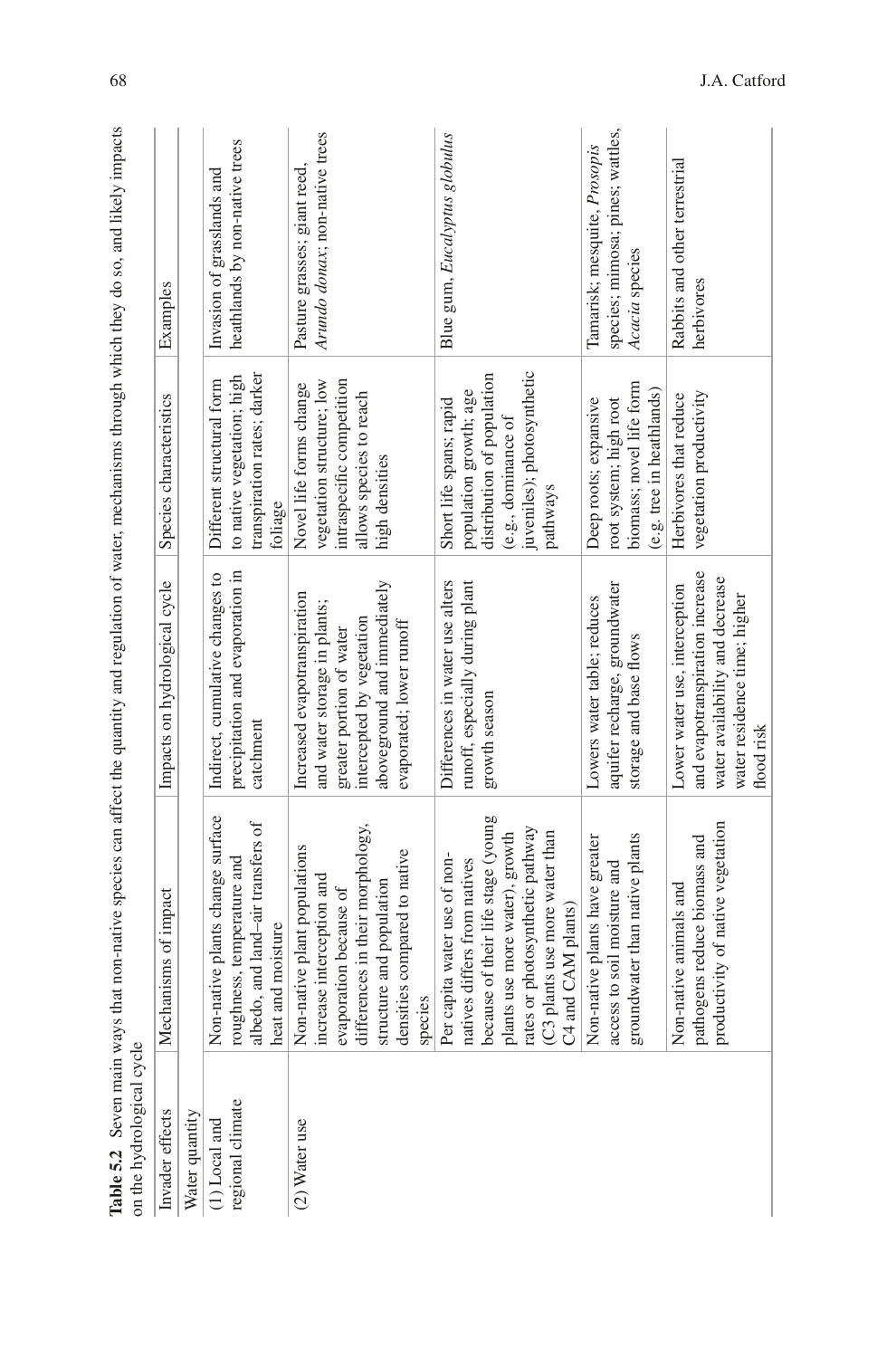|                  | Centaurea solstitialis, in USA<br>Australia; yellow star thistle,<br>Willows and poplars in                   | biomass from native vegetation<br>Plants that differ in structure or                                                                                                                                | including common earthworm,<br>Lumbricus terrestris; rabbits<br>Animals: earthworms,  | Tamarisk; mimosa; giant reed,<br>common reed, Phragmites<br>Arundo donax; sagittaria;<br>australis                                                                                                                | Chinese mitten crab, Eriocheir<br>Animals: pigs; carp; beavers;<br>Plants: willows and poplars<br>coypu, Myocastor coypus;<br>sinensis |
|------------------|---------------------------------------------------------------------------------------------------------------|-----------------------------------------------------------------------------------------------------------------------------------------------------------------------------------------------------|---------------------------------------------------------------------------------------|-------------------------------------------------------------------------------------------------------------------------------------------------------------------------------------------------------------------|----------------------------------------------------------------------------------------------------------------------------------------|
|                  | deciduous vs. evergreen)<br>to native plants (e.g., $C_3$<br>Different growth season<br>vs C4 and CAM plants, | chemical composition and<br>wood, root structure, root<br>biomass, and timing of<br>amount of litter, dead<br>Plants: distinct from<br>amount of biomass,<br>natives in type and<br>leaf senescence | Animals: behavior related<br>to burrowing, digging;<br>soil-dwelling<br>invertebrates | capacity for clonal spread<br>morphology that reduces<br>variable growth form;<br>flow speeds and traps<br>sediment; plastic or<br>Plant structure and                                                            | Animals: burrowing, dam<br>structure and morphology<br>building, benthic feeders.<br>Plants: different root<br>from natives.           |
|                  | Seasonal changes in water<br>availability                                                                     | infiltration location and rates;<br>Changes to runoff flow paths<br>changes in water residence<br>surface water ponding and<br>and velocities; changes in<br>time, storage and flows                |                                                                                       | Reduces flood attenuation and<br>water residence times; alters<br>velocities; results in flashier<br>hydrographs, faster runoff,<br>hydraulics, flow paths and<br>and increased flood risk;<br>impedes navigation | changes patterns and velocities<br>Altered channel morphology,<br>sediment size and hydraulics<br>of water flow                        |
|                  | plants differs from native plants<br>Timing of growth of non-native                                           | physical structure of ground and<br>Non-native species change<br>infiltration capacity of soil                                                                                                      |                                                                                       | and encroach channels, wetlands<br>Non-native plants trap sediment<br>and floodplains                                                                                                                             | erosion and change flow paths<br>behavior of animals can cause<br>channel collapse, sediment<br>Growth form of plants and              |
| Water regulation | $(3)$ Seasonality of<br>water use                                                                             | (4) Ground surface<br>and soil texture<br>modification                                                                                                                                              |                                                                                       | channel narrowing<br>and sedimentation<br>encroachment,<br>(5) Wetland                                                                                                                                            | (6) Destruction and<br>erosion of channel<br>form                                                                                      |

 $(continued)$ (continued)

69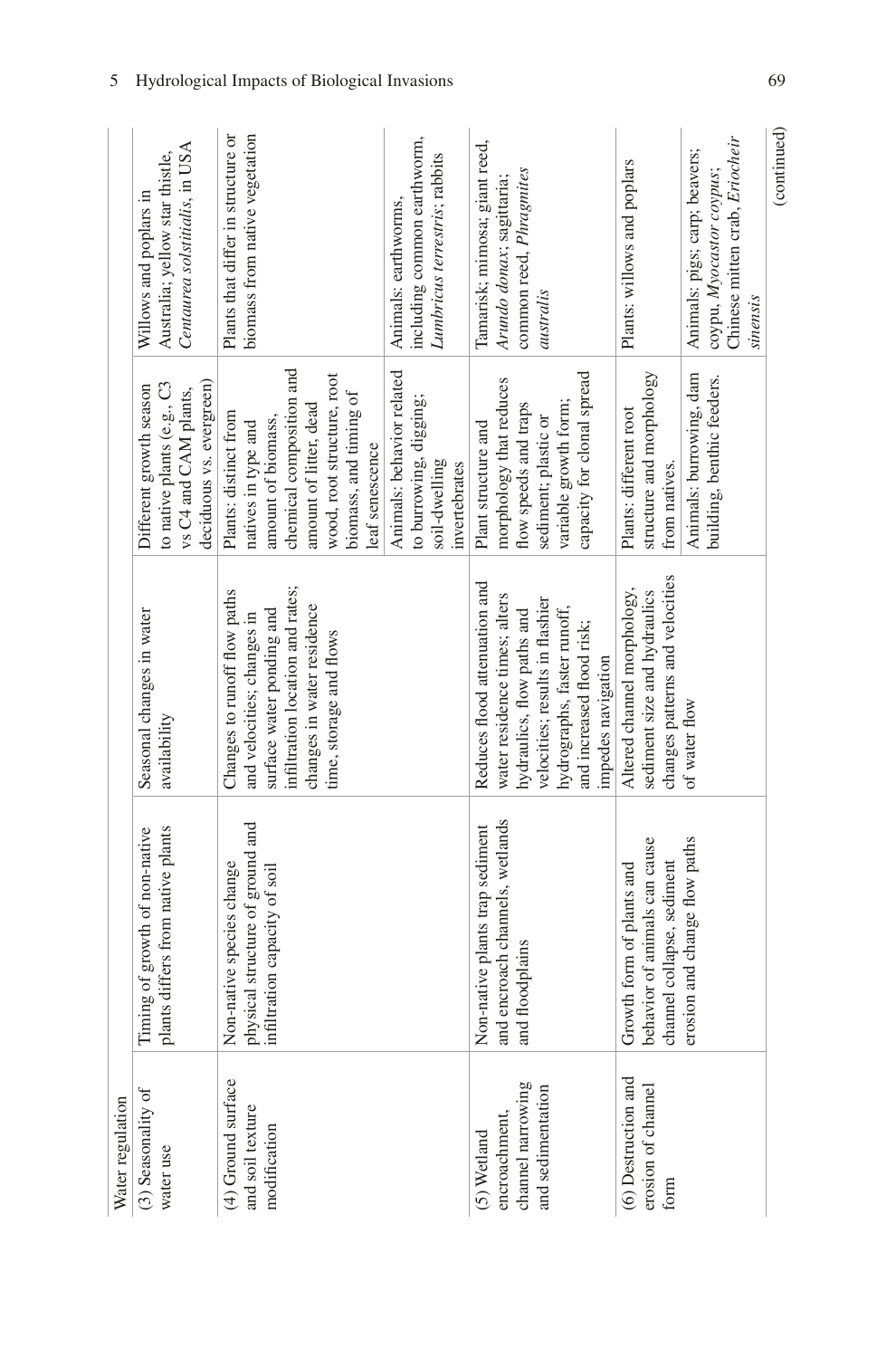| Invader effects           | Mechanisms of impact                                    | Impacts on hydrological cycle                             | Species characteristics                          | Examples                                                    |
|---------------------------|---------------------------------------------------------|-----------------------------------------------------------|--------------------------------------------------|-------------------------------------------------------------|
| (7) Channel water<br>flow | waterways and infrastructure<br>Non-native species clog | Slows and impedes water flow;<br>increases water pondage; | submerged plants that can<br>Plants: floating or | Plants: salvinia; water hyacinth;<br>Eurasian water-milfoil |
|                           |                                                         | impedes navigation and                                    | form dense stands (often                         |                                                             |
|                           |                                                         | hydropower production                                     | monocultures); clonal;                           |                                                             |
|                           |                                                         |                                                           | rapid population growth                          |                                                             |
|                           |                                                         |                                                           | Animals: habitat-forming                         | Animals: bivalves                                           |
|                           | Non-native bivalves armour                              | Reduction in channel roughness   Bivalves with hard       |                                                  | Freshwater mussels, e.g., zebra                             |
|                           | hannel                                                  | increases flow velocity, reduces                          | surfaces                                         | mussel and quagga mussel from                               |
|                           |                                                         | storage times, and increases                              |                                                  | Dreissena genus                                             |
|                           |                                                         | flood risk downstream                                     |                                                  |                                                             |
|                           | Grazing by non-native animals                           | Reduces channel roughness;                                | Voracious herbivores                             | Carp; coypu, Myocastor                                      |
|                           | educes abundance of aquatic                             | increases erosion, sediment                               |                                                  | coypus; golden apple snail,                                 |
|                           | nacrophytes                                             | suspension and                                            |                                                  | Pomacea canaliculata; rusty                                 |
|                           |                                                         | transport; results in increased                           |                                                  | crayfish, Orconectes rusticus                               |
|                           |                                                         | flow velocities, flashier                                 |                                                  |                                                             |
|                           |                                                         | hydrographs, and increased                                |                                                  |                                                             |
|                           |                                                         | flood risk downstream                                     |                                                  |                                                             |

Changes in water quantity mostly affect supporting and provisioning services, whereas changes in water regulation mostly affect provisioning and regulating<br>services. Cultural services can be affected by any change dependin services. Cultural services can be affected by any change depending on the human values of a given system. Characteristics of non-native species that may be linked with species impacts on hydrology are noted (some hypothesised, some observed), along with some iconic examples where they exist. Water regulation linked with species impacts on hydrology are noted (some hypothesised, some observed), along with some iconic examples where they exist. Water regulation refers to the distribution and flows of water in space and time. Refer to ISSG (2015) for authorities of species names. Table compiled using information from: refers to the distribution and flows of water in space and time. Refer to ISSG ([2015\)](#page-16-3) for authorities of species names. Table compiled using information from: Holdsworth and Mark 1990; Calder and Dye 2001; MEA 2005; Charles and Dukes 2007; van Wilgen et al. 2008; Deo et al. 2009; Pejchar and Mooney 2009; Holdsworth and Mark [1990](#page-16-5); Calder and Dye [2001](#page-16-6); MEA [2005](#page-17-0); Charles and Dukes [2007](#page-16-7); van Wilgen et al. [2008](#page-17-6); Deo et al. [2009](#page-16-8); Pejchar and Mooney [2009](#page-17-4); Ehrenfeld 2010; Vilà et al. 2010; ISSG 2015 and references there in Ehrenfeld [2010](#page-16-9); Vilà et al. [2010](#page-17-7); ISSG [2015](#page-16-3) and references there in

Table 5.2 (continued)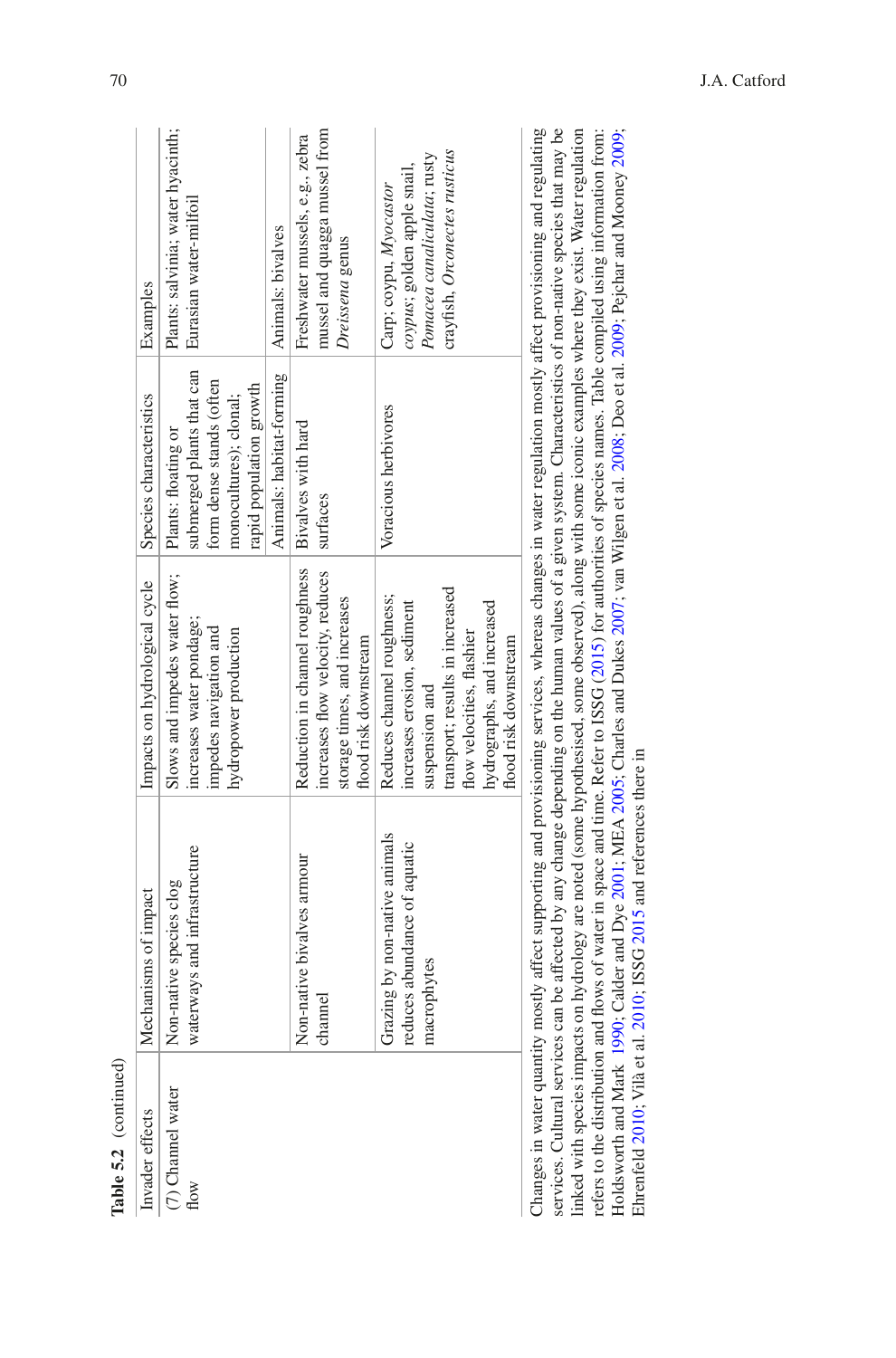#### *5.3.1 Local and Regional Climate*

Non-native plants can change evapotranspiration rates, local temperatures, surface roughness, concentrations of aerosol particles, and surface albedo by modifying the characteristics of vegetation and land cover. Most research about the effects of vegetation on climate has focused on vegetation clearing, but increases in vegetation biomass, especially of woody vegetation with high evapotranspiration rates, may alter local and regional rainfall patterns by changing transfers of heat and moisture between the land and atmosphere (van Dijk and Keenan [2007](#page-17-8)). Although further research is required to ascertain relationships between vegetation and local rainfall (Vanclay [2009\)](#page-17-9), large expanses of non-native trees could change the amount and seasonality of rainfall in an area by increasing (1) the amount of water stored in the air and atmosphere, (2) surface roughness, and (3) concentrations of aerosol particles, which provide condensation nuclei. Despite the potential for increased precipitation, increases in tree abundance will still typically result in lower water yields (the amount of water remaining after evapotranspiration) locally as well as regionally (van Dijk and Keenan [2007\)](#page-17-8).

#### *5.3.2 Water Use*

The most commonly cited impact of biological invasions on hydrology is through the increased use of water by non-native plants (Charles and Dukes [2007](#page-16-7); van Wilgen et al. [2008\)](#page-17-6). Although riparian and instream plant use can increase, the greatest effects on water quantity are brought about by non-native vegetation that covers extensive areas of catchments where the majority of runoff is produced (Calder and Dye [2001;](#page-16-6) MEA [2005\)](#page-17-0). Woody shrubs and trees that have invaded South Africa have reduced the water yield from upland fynbos ecosystems by 30 % (and national runoff by 7 %) (van Wilgen et al. [2008](#page-17-6)), with an estimated annual cost of US\$68 million (Charles and Dukes [2007\)](#page-16-7). Tamarisk (also known as salt cedar), *Tamarix* spp., has exerted similar impacts in the southwestern USA, where tamarisk trees consume  $1.4-3.0$  billion  $m<sup>3</sup>$  more water than native riparian species (Pejchar and Mooney [2009\)](#page-17-4). Subsequent changes to water supply, hydropower generation, and flood risk are estimated to cost US\$133–285 million per annum (Charles and Dukes [2007\)](#page-16-7). Woody species belonging to the genera *Pinus*, *Eucalyptus*, *Acacia*, *Prosopis*, and *Tamarix* are thought to exert such impacts because their deep roots enable them to access soil moisture and groundwater that native vegetation cannot (Pejchar and Mooney [2009\)](#page-17-4). However, such effects are not limited to woody species. Invasion of the yellow star thistle, *Centaurea solstitialis*, into annual grasslands of the western USA has increased summer water use by 105–120 mm per annum (Levine et al. [2003\)](#page-16-10). Similarly, conversion of native tussock grasslands to non-native pastures in upland areas of New Zealand has halved yearly runoff volumes (Holdsworth and Mark [1990](#page-16-5)).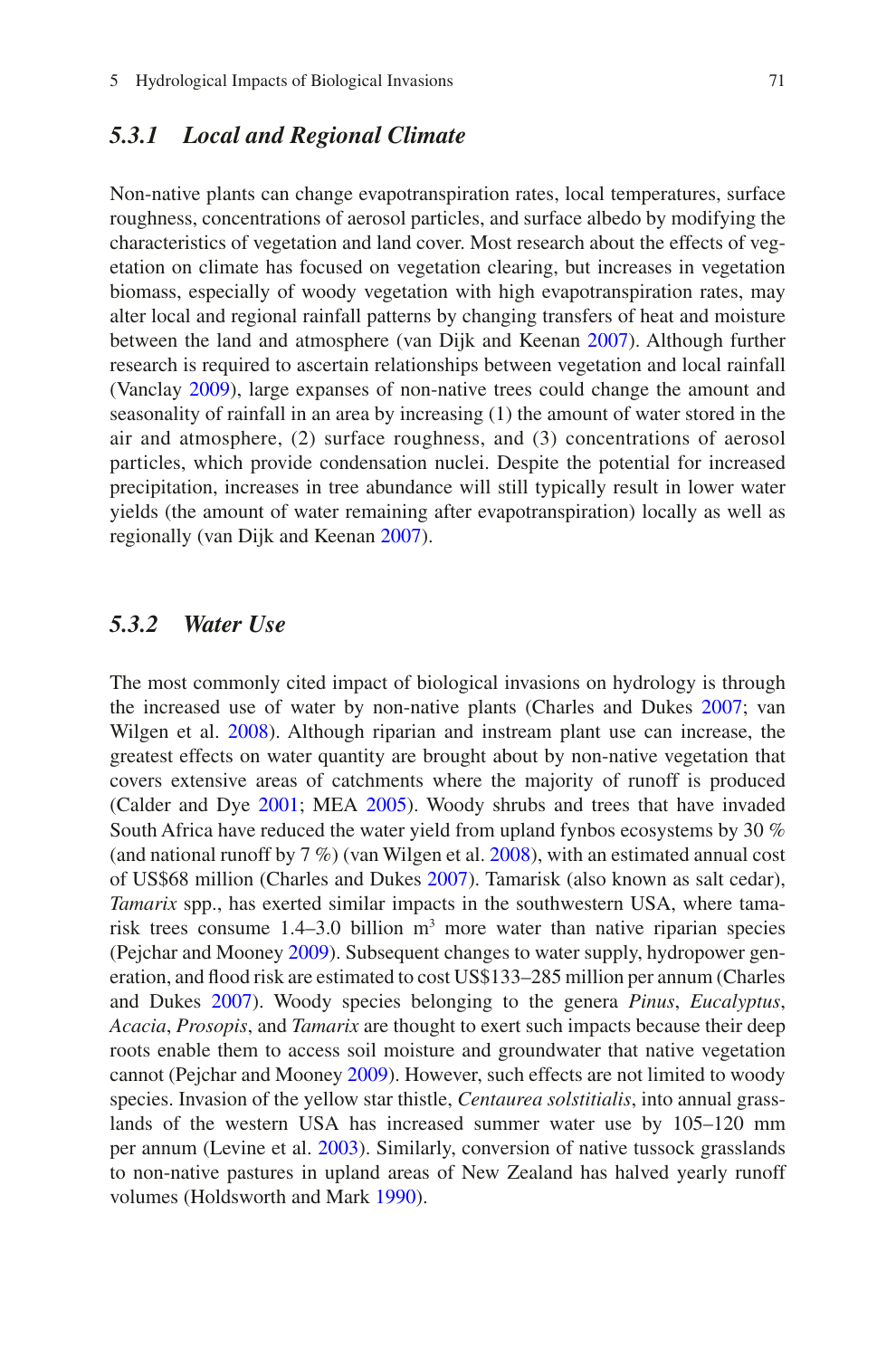Non-native plants can reduce water yields by increasing interception, evapotranspiration, and water storage in plant tissues through higher biomass, productivity, evapotranspiration rates, and leaf area indexes, and because they add or change the structural complexity of vegetation (Pejchar and Mooney [2009\)](#page-17-4). Grasslands converted to forest have resulted in a 45 % average reduction in stream flow (Brauman et al. [2007\)](#page-16-4), and tamarisk can increase annual evapotranspiration by 300– 460 mm (Levine et al. [2003](#page-16-10)). One of the reasons for higher water yields in tall tussock (bunch) grasslands in New Zealand compared with non-native-dominated forest and pasture ecosystems is attributed to the anatomy of the native tussock leaves where transpiration is minimised and water droplets are intercepted from fog (Holdsworth and Mark [1990](#page-16-5)). Plants that photosynthesize using the C3 pathway typically use more water than C4 plants, which use more water than CAM plants. Young plants use more water than mature plants because of their faster growth rates, so when new populations of non-native plants invade and colonise an area, water use will be particularly high (Brauman et al. [2007\)](#page-16-4).

Invasion may not always lead to declines in runoff, however. Non-native grasses that have invaded the midwestern USA have shallower roots than the native perennial grasses that they have replaced, potentially reducing water use (Pejchar and Mooney [2009](#page-17-4)). Non-native animals have a negligible direct effect on water quantity but can affect plant water use through herbivory and by altering species composition (Ehrenfeld [2010](#page-16-9)).

#### *5.3.3 Seasonality of Water Use*

Non-native plants that differ in phenology to native plants may alter the seasonal availability of water because of differences in the timing and duration of water use (Levine et al. [2003;](#page-16-10) Ehrenfeld [2010](#page-16-9)). For example, non-native annual grasses in California transpire for a short period in late winter and spring, whereas native perennial grasses also transpire in summer (Levine et al. [2003\)](#page-16-10). The invasion of evergreen plants in areas formerly dominated by deciduous, or seasonally dormant, plants (e.g., non-native evergreen trees into seasonally dormant South African grasslands; van Wilgen et al. [2008\)](#page-17-6) and vice versa has resulted in seasonal changes in water use that reflect plant phenology. C4 and CAM plants are predicted to increase in abundance with climate change because they are more tolerant of warmer and drier conditions than C3 plants. Although the hydrological impact of these predicted changes in vegetation will likely be dwarfed by the changes in climate that facilitate them, seasonal shifts in water uptake are likely to occur.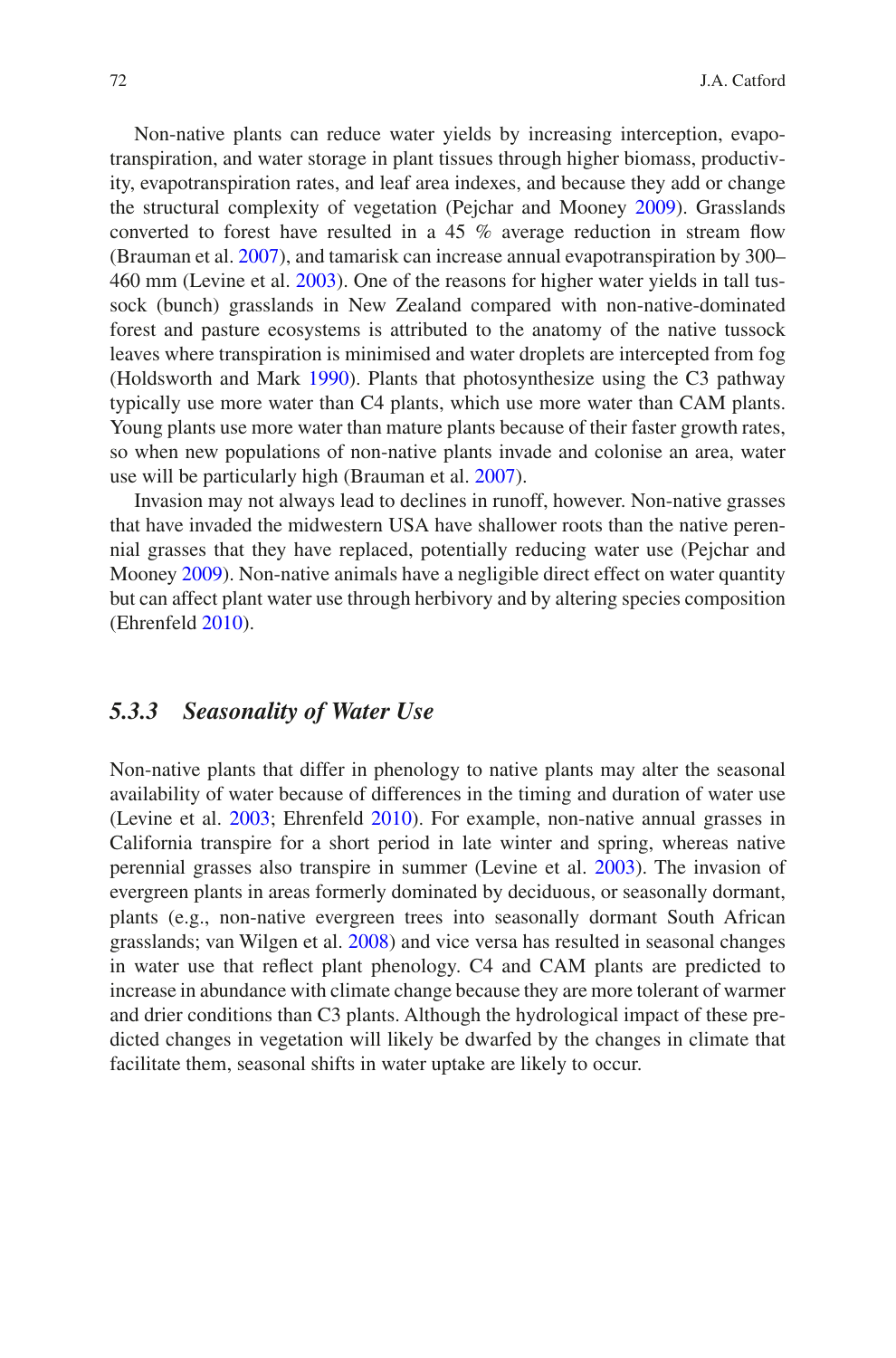## *5.3.4 Ground Surface and Soil Texture Modification*

Non-native animals and plants can alter the physical features of the ground surface and soil, altering surface and subsurface flows, infiltration rates, soil bulk density and water-holding capacity, and water residence times. The physical structure of plants can affect patterns of water flow and local storage, but plants can also affect soil texture and organic content, and their decomposed roots can provide passages for subsurface water flow. Animals that burrow, dig, or live in the soil can similarly alter surface and subsurface storage and flows. The European earthworm, *Lumbricus terrestris*, highly invasive in temperate and boreal regions of North America, changes the structure of the soil by creating permanent vertical burrows in the mineral layer and increasing soil porosity and bulk density (Invasive Species Specialist Group [2015\)](#page-16-3) (ISSG [2015](#page-16-3) hereafter). As well as altering river hydrology, hydraulics, and geomorphology through dam construction, the non-native beaver, *Castor canadensis*, reduces riparian forest cover in southern South America where individuals forage as far as 120 m from rivers (Anderson et al. [2009](#page-16-2)). Deforestation by beavers in Chile and Argentina has increased erosion because of exposed slopes (Lizurralde et al. [2004](#page-17-3)) and has effectively converted closed southern beech, *Nothofagus*, forest to grass and sedge meadows, which are often dominated by nonnative herbs (Anderson et al. [2009](#page-16-2); ISSG [2015\)](#page-16-3).

# *5.3.5 Wetland Encroachment, Channel Narrowing, and Sedimentation*

Terrestrial non-native plants can invade wetlands and floodplains, especially if natural flooding has declined (Catford et al. [2011](#page-16-1)), trapping sediment and reducing their capacity to absorb and attenuate floods. Wetland plants can encroach water channels, slowing water velocities and facilitating sedimentation. Originally from the southern USA, the aquatic macrophyte *Sagittaria platyphylla* invades wetlands and drainage, irrigation, and river channels in southeastern Australia (Catford et al. [2011\)](#page-16-1). Growing in water about 0.3 m deep, the emergent form of the plant spreads clonally via stolons, which extend out into water depths as great as 1.5 m where it grows in its submerged form. As sediment accumulates over time, the species is able to gradually spread out into the main river channel, diverting, slowing, and impeding water flow (Fig. [5.2\)](#page-11-0). The giant sensitive tree, *Mimosa pigra*, also reduces water flow and increases silt levels in rivers (ISSG [2015\)](#page-16-3). Tamarisk species are estimated to cost US\$53 million per annum because of channel narrowing (Pejchar and Mooney [2009](#page-17-4)).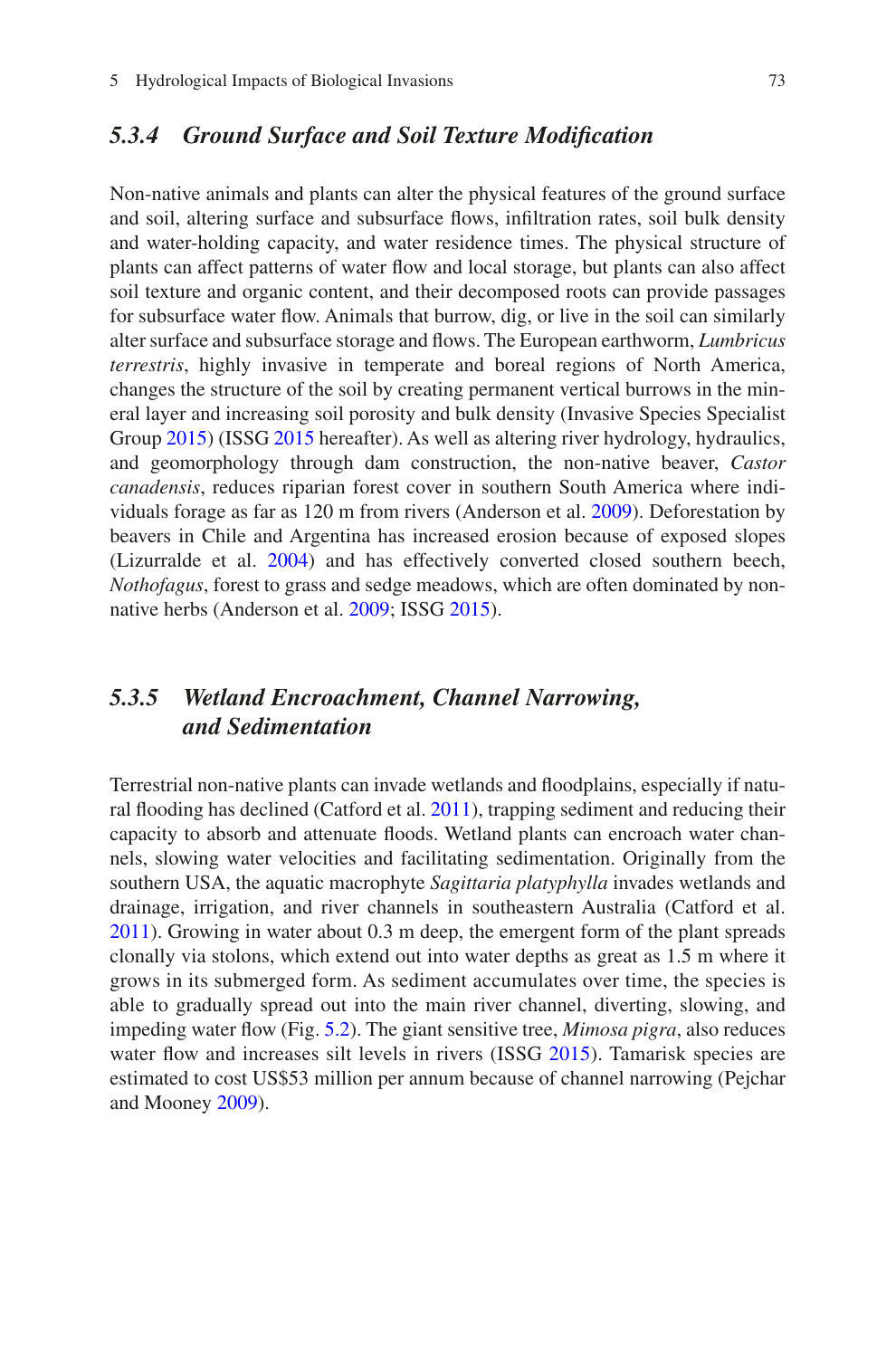<span id="page-11-0"></span>

**Fig. 5.2** (**a**) *Sagittaria platyphylla* encroaching on a tributary of the River Murray, Victoria, Australia (emergent form visible) with (**b**) submerged form spreading into deeper water via stolons from emergent plants (Photographs by Jane A. Catford)

## *5.3.6 Destruction and Erosion of Channel Form*

The growth form of plants and behaviour of animals can cause channel collapse and sediment erosion, and can change flow paths. Burrows of the South American coypu, *Myocastor coypus*, introduced into North America, Europe, Africa, and Asia, undermine riverbanks and embankments. Coypu further increase channel instability and erosion by eating plant roots and rhizomes (ISSG [2015\)](#page-16-3). In Australia, non-native willow trees, *Salix* spp., can modify banks and obstruct and divert stream flow with their dense growth above and below ground.

## *5.3.7 Water Movement in Channel*

Non-native species can modify flow dynamics by altering the morphology and hydraulics of waterways. Prolific growth of non-native plants and bivalves can block channels and infrastructure, impeding water movement, navigation, waste disposal, and hydropower generation, as well as affecting water quality and providing suitable conditions for mosquito breeding (Pejchar and Mooney [2009\)](#page-17-4). Submerged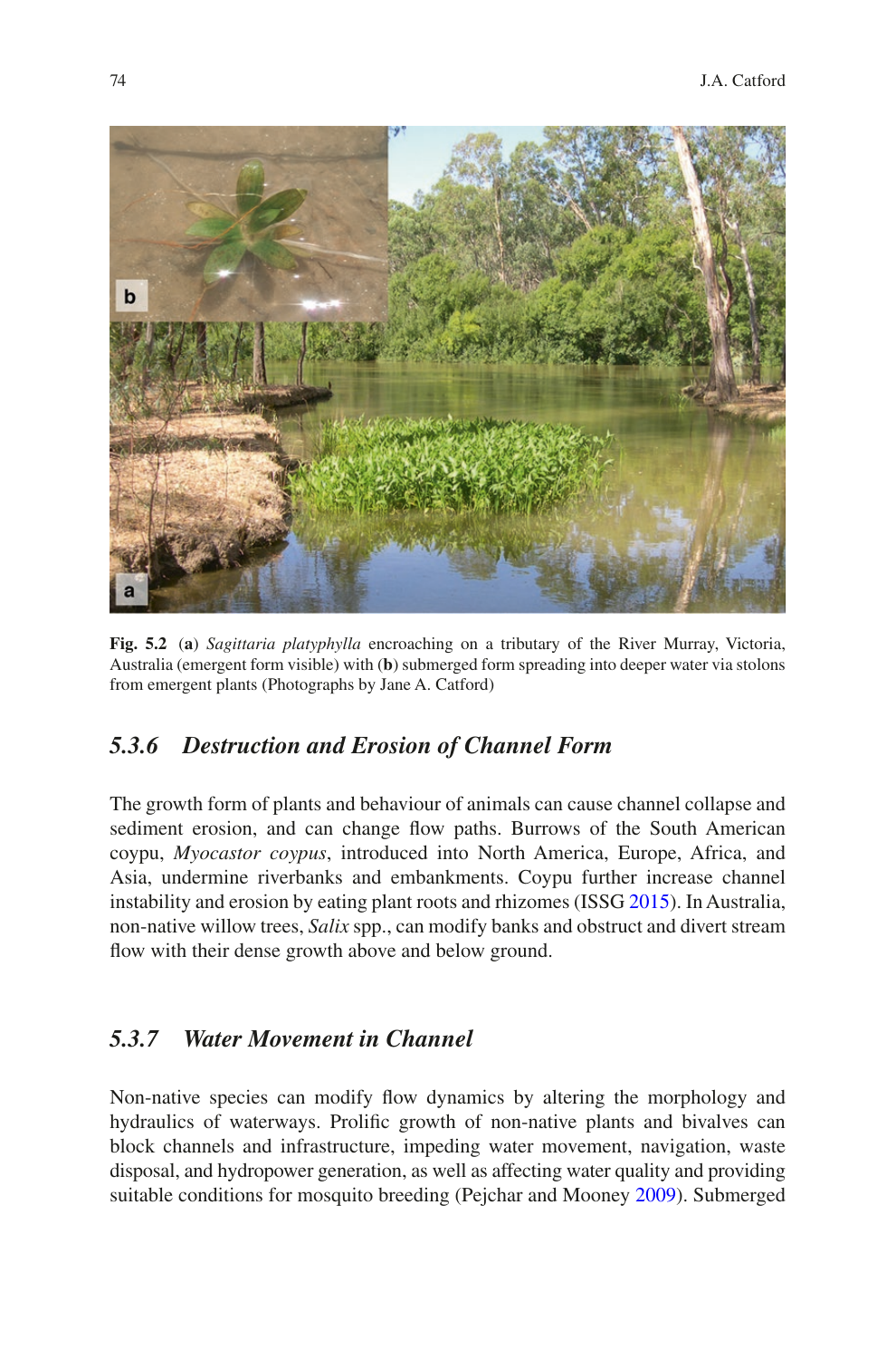and floating macrophytes (e.g., salvinia, *Salvinia molesta*; water hyacinth, *Eichornia crassipes*; Eurasian milfoil, *Myriophyllum spicatum*; and American elodea, *Elodea canadensis*) are among the worst weeds in the world (ISSG [2015\)](#page-16-3). Their dense growth reduces water speed, deepens channels, increases sedimentation rates, reduces erosion rates, and increases flood risk (Strayer [2010](#page-17-2)). In the Hudson River in the northeastern USA, the floating European water chestnut, *Trapa natans*, reaches densities ten times that of the native American eelgrass, *Vallisneria americana*, which it has replaced, thereby reducing water flows, impeding river access, and negatively impacting recreation and native animals (Strayer [2010](#page-17-2)). North American beavers, invasive in Europe, Russia, and South America, directly alter the flow dynamics of rivers, with marked effects on water movement and flood risk (ISSG [2015](#page-16-3)).

The globally invasive zebra mussel, *Dreissena polymorpha*, blocks pipes and other infrastructure (Pejchar and Mooney [2009\)](#page-17-4), but their hard surfaces can effectively armour channels too, potentially increasing water velocities in wider channels. In some systems, water velocities and flow increase following a reduction in native plant densities. Grazing by golden apple snails, *Pomacea canaliculata*, in southeast Asian wetlands and rusty crayfish, *Orconectes rusticus*, in North American rivers has reduced the density of macrophytes. New Zealand mudsnails, *Potamopyrgus antipodarum*, can reach population densities of tens to hundreds of thousands of individuals per square metre and can consume up to 75 % of gross primary production (ISSG [2015](#page-16-3)).

## **5.4 Feedbacks Between Hydrological Modification and Invasions**

Animals, and particularly plants, clearly affect hydrology and water regulation through their morphology, physiology, and behaviour (albeit inconsistently; Vilà et al. [2010\)](#page-17-7), but this is not a one-way relationship. The hydrological characteristics of an ecosystem are necessarily a strong determinant of the resident biota because of organism behavioural and ecophysiological requirements. Native species may have adapted to the historical hydrological characteristics of their ecosystem, so hydrological modification can prompt a decline in their abundance and vigour, and may directly or indirectly facilitate invasion (Catford et al. [2011](#page-16-1)). Evidence suggests that hydrological modification has led to a decline in the abundance of native plants in River Murray wetlands in southeastern Australia, which has subsequently facilitated invasion by less specialised non-native species (Catford et al. [2011\)](#page-16-1).

Ecosystems with modified hydrology seem particularly susceptible to invasion by non-native species, which may then go on to alter hydrology further (Strayer [2010\)](#page-17-2). Species that alter environmental conditions in their favour are referred to as ecosystem engineers (animals) or transformers (plants). Beavers and zebra mussels are obvious examples, as is *Sagittaria* in that it facilitates sedimentation, which then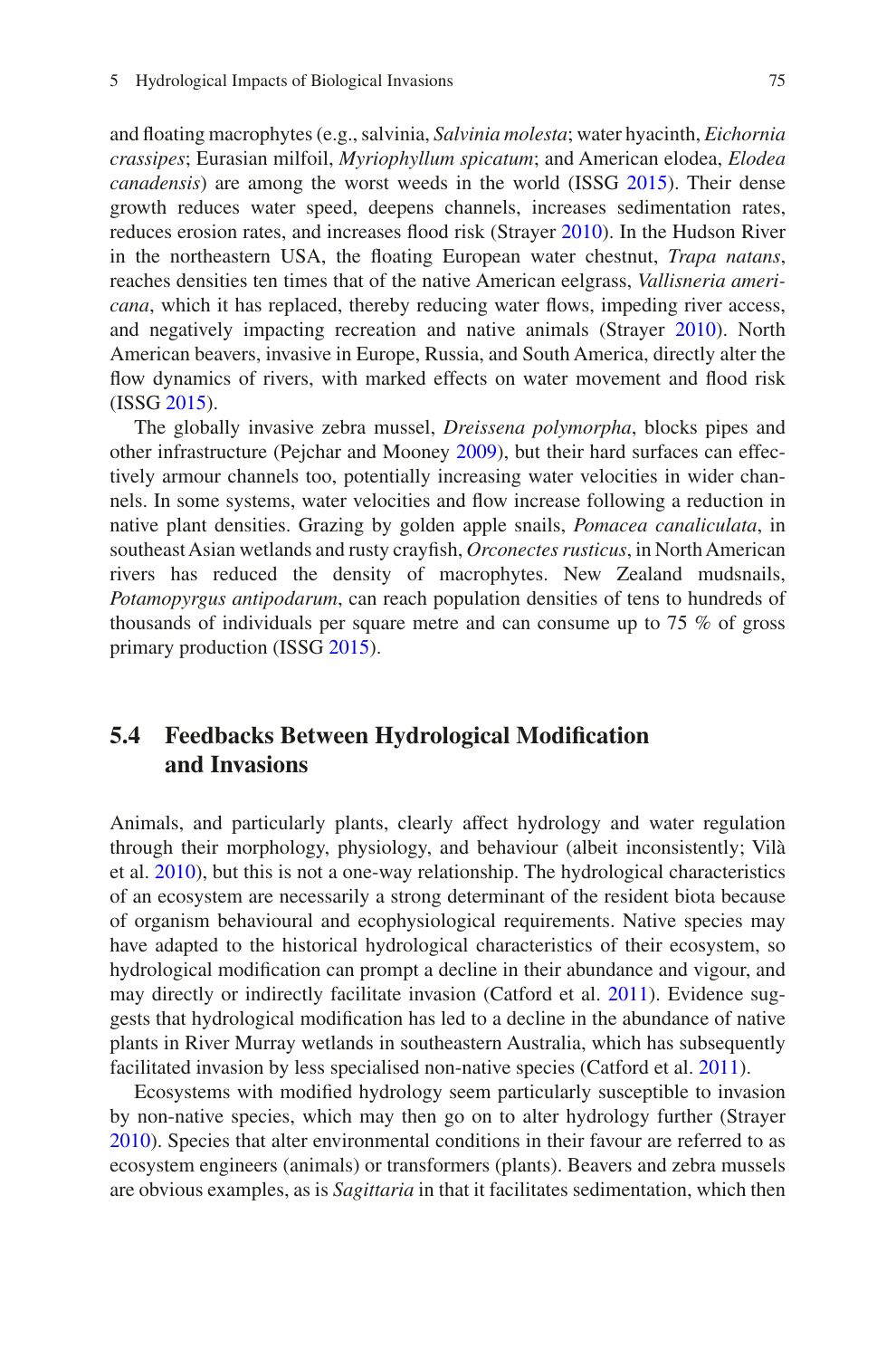provides more habitat suitable for its colonisation and spread (Fig. [5.2](#page-11-0)). In some cases, it can be difficult to ascertain whether invaders are drivers, passengers, or transformers of environmental change (Lindenmayer et al. [2015](#page-16-11)). Such a situation is seen in the southwestern USA with the invasion of tamarisk along rivers. Although the majority of evidence seems to imply that tamarisk is a passenger of hydrological modification because it is able to reach groundwater that native woody species cannot, tamarisk has probably exacerbated hydrological change by lowering water tables further (Stromberg et al. [2007](#page-17-10); Ehrenfeld [2010](#page-16-9)). In terms of management, it is important to determine whether invasion promotes a change in hydrology or whether hydrological modification facilitates invasion. Transformers and ecosystem engineers often require simultaneous species and environmental control because of the positive feedback between invasion and environmental change (Lindenmayer et al. [2015\)](#page-16-11).

## **5.5 Managing Invasion Impacts on Hydrological Services: Can the Concept of Ecosystem Services Help?**

Non-native species can disrupt hydrological services, but the perception of such changes can vary, with some changes perceived as positive and others as negative (Pejchar and Mooney [2009;](#page-17-4) Pyšek et al. [2012\)](#page-17-11). In areas where deforestation has led to salinisation, non-native trees with deep roots and high rates of evapotranspiration may help alleviate negative effects of salinisation by lowering water tables. However, deep-rooted trees that lower water tables and deplete groundwater reserves are highly undesirable in formerly treeless areas (Brauman et al. [2007](#page-16-4)). Non-native species that trap sediment can be perceived as harmful in some situations (Fig. [5.2\)](#page-11-0), but they can also help to counteract bank destabilisation and elevated rates of erosion that may be the result of independent changes in land and water use (Pejchar and Mooney [2009](#page-17-4)). Such tradeoffs are not restricted to ecosystem services that relate to freshwater.

Conflicts between non-native species (often negative) impacts on ecology versus their (often positive) impacts on society and the economy are keenly felt and difficult to reconcile (van Wilgen et al. [2011\)](#page-17-12). First introduced to India in 1857, mesquite, *Prosopis juliflora*, was actively planted in the nineteenth and twentieth centuries and now occurs throughout the arid and semi-arid regions of the country (Tewari et al. [1993](#page-17-13)), where it has increased water use, dramatically decreasing catchment runoff (Fig. [5.3\)](#page-14-0). Deliberate plantings of wattle, eucalypt, and pine species have culminated in similar effects. Reducing the abundance of these species would improve water security, especially in downstream ecosystems, but it would come at a marked cost to local communities that have come to rely on these species for timber, fuel, and other products. Mesquite accounts for more than 70 % of firewood in rural parts of tropical arid and semi-arid India, and is also a major fuel source in urban areas (Shackleton et al. [2014\)](#page-17-14), so its control would be met with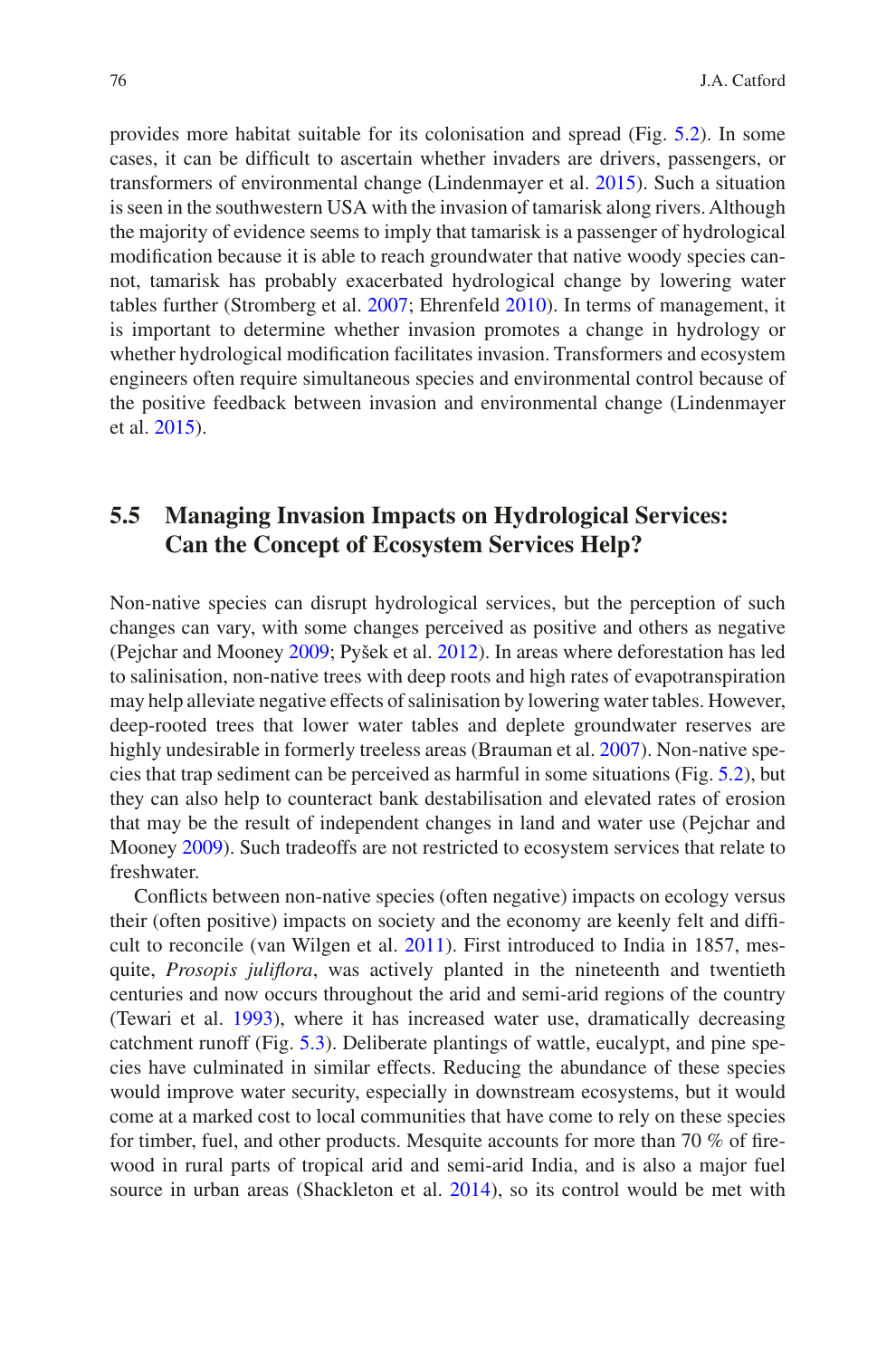<span id="page-14-0"></span>

**Fig. 5.3** (**a**) Impenetrable monoculture stands of mesquite, *Prosopis juliflora*, that extend over vast tracts of land in Punjab, northern India. (**b**) Local people harvesting mesquite timber in Tamil Nadu, southern India. (**c**) Dense stand of blue gum, *Eucalyptus globulus*, with an understory of gorse, *Ulex europaeus*, in Ooty, southern India. (**d**) Person collecting blue gum leaves to sell for oil production in Ooty. These two non-native tree species reduce catchment water supplies across India, but are valued for timber, seeds, oil, and other products (Photographs by Jane A. Catford)

resistance (Fig. [5.3\)](#page-14-0). Quantifying the relative value of these different ecosystem services could potentially help to reconcile this conflict, provided that disadvantaged parties are appropriately compensated. However, quantifying the values of ecosystem services and the impacts of biological invasions is not easy.

Accurate assessment of the relative costs and benefits of non-native species and ecosystem services relies on (1) isolating the effects of non-native species from other factors that might affect ecosystem services; (2) quantifying the cost of different ecosystem services and ecological impacts in a single currency; (3) accounting for acute and chronic, onsite and offsite, and immediate and delayed effects of nonnative species; and (4) predicting the likely value of ecosystem services and likely impacts of invasive species in the future such that appropriate discount rates can be applied.

Even with perfect knowledge, policy and management options might be limited. Jurisdictional boundaries can make enforcement and cooperation difficult, as costs and benefits to ecosystem services are often geographically displaced, especially when considering rivers and their catchments. Activities in the upper regions of the Mekong River catchment in China may be most felt in the five countries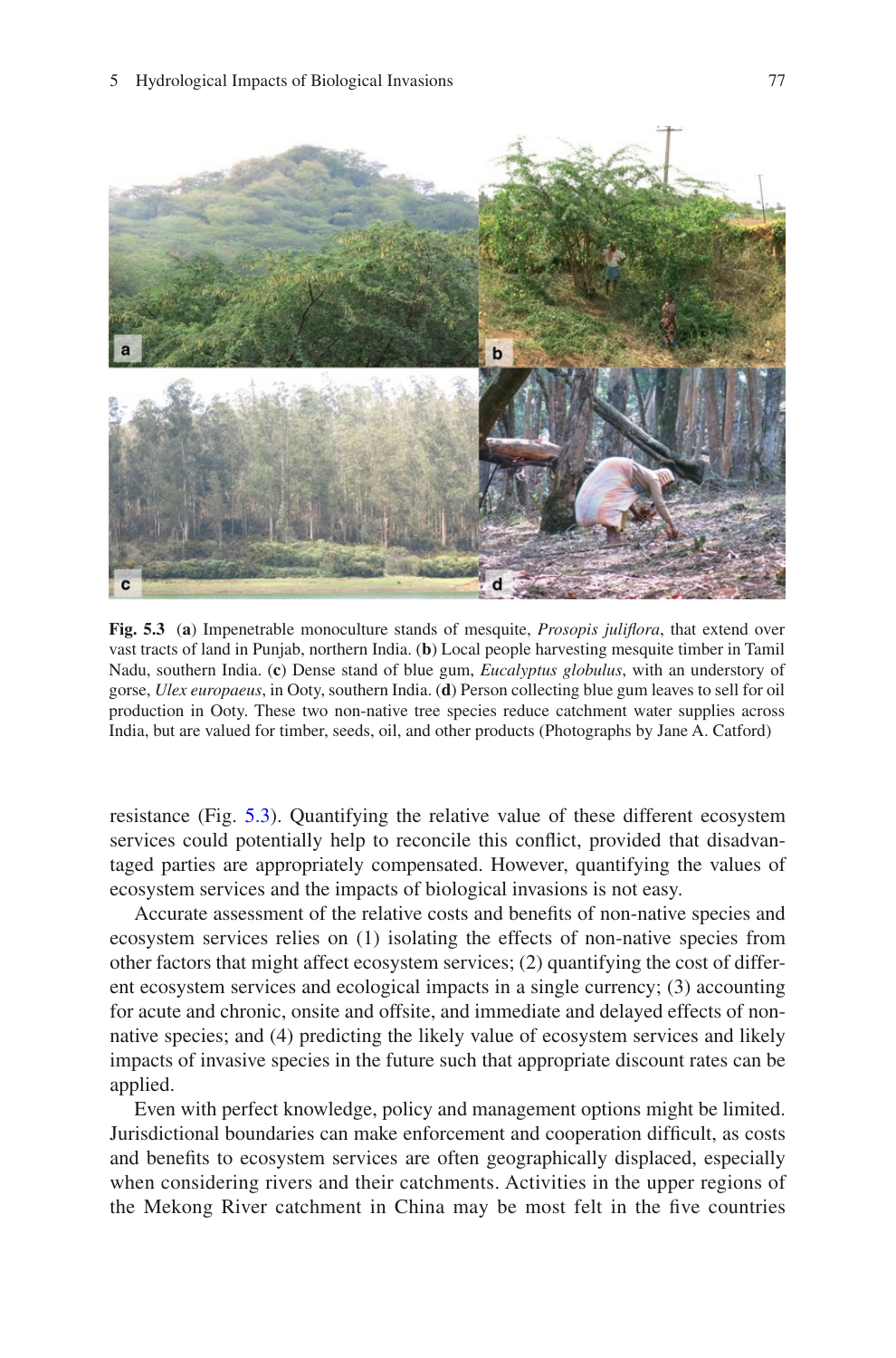downstream, for instance. Even with support for non-native species control, effective approaches may be unavailable, especially in aquatic ecosystems. There has been some success controlling non-native plants (e.g., biological control of *Salvinia molesta* by the salvinia weevil, *Cyrtobagous salviniae*; ISSG [2015\)](#page-16-3), but many control programs have been unsuccessful in freshwater ecosystems (Strayer [2010\)](#page-17-2), no doubt hampered by access issues and restrictions on chemical use in aquatic environments.

One of the few examples of a highly coordinated national-scale approach to invasive species control is the Working for Water program in South Africa. With water demand outstripping supply in more than half of South Africa's water management areas, this innovative program was initiated by the national government in 1995 to alleviate both poverty and water stress: people were employed to cut down invasive woody species with the aim of reducing water use and restoring hydrological services (van Wilgen et al. [2008\)](#page-17-6). Despite clearing 1.2 million hectares of non-native trees within the first 8 years of the program, much of the landscape is still dominated by invasive trees. This case study highlights the difficulties in controlling invasive species and keeping up with their rates of spread even when levels of support for control are high (van Wilgen et al. [2012\)](#page-17-15).

#### **5.6 Conclusions**

The magnitude of non-native species impacts on water resources and hydrology is probably underestimated because of a lack of impact-based research (Pyšek et al. [2012\)](#page-17-11), particularly at the ecosystem level (Ricciardi et al. [2013](#page-17-5)), and the difficulties of isolating invasion impacts from other impacts on hydrology. Nevertheless, there is ample evidence indicating that non-native species, especially plants that cover extensive areas, can have profound effects on hydrological services. Some of these species have become iconic case studies that have captured the attention of natural resource managers and policy makers. Despite this, water-demanding trees in South Africa and India, ecosystem-engineering invertebrates in North America, and habitat-transforming macrophytes in Asia and Australia have proved difficult to manage, which can reflect the conflicting values of the species and impediments to their control. Provided that certain challenges are met, the concept of ecosystem services may provide a framework for reconciling the differential impacts that nonnative species have in time, space, and on the delivery of various services.

The limited success in controlling invasive woody species in South Africa, despite a control effort that could rarely, if ever, be matched, is sobering. Although biological control may be able to lessen impacts in some cases, the most effective way to prevent hydrological impacts of similar magnitudes is to identify and manage high-risk species, and the conditions that facilitate their invasion, ahead of time. Invasion ecology researchers appear to have embraced this need, as the escalating number of studies focusing on invasive species impacts, impact metrics, and impactfocused species traits attests. Ascertaining the cumulative effects of multiple non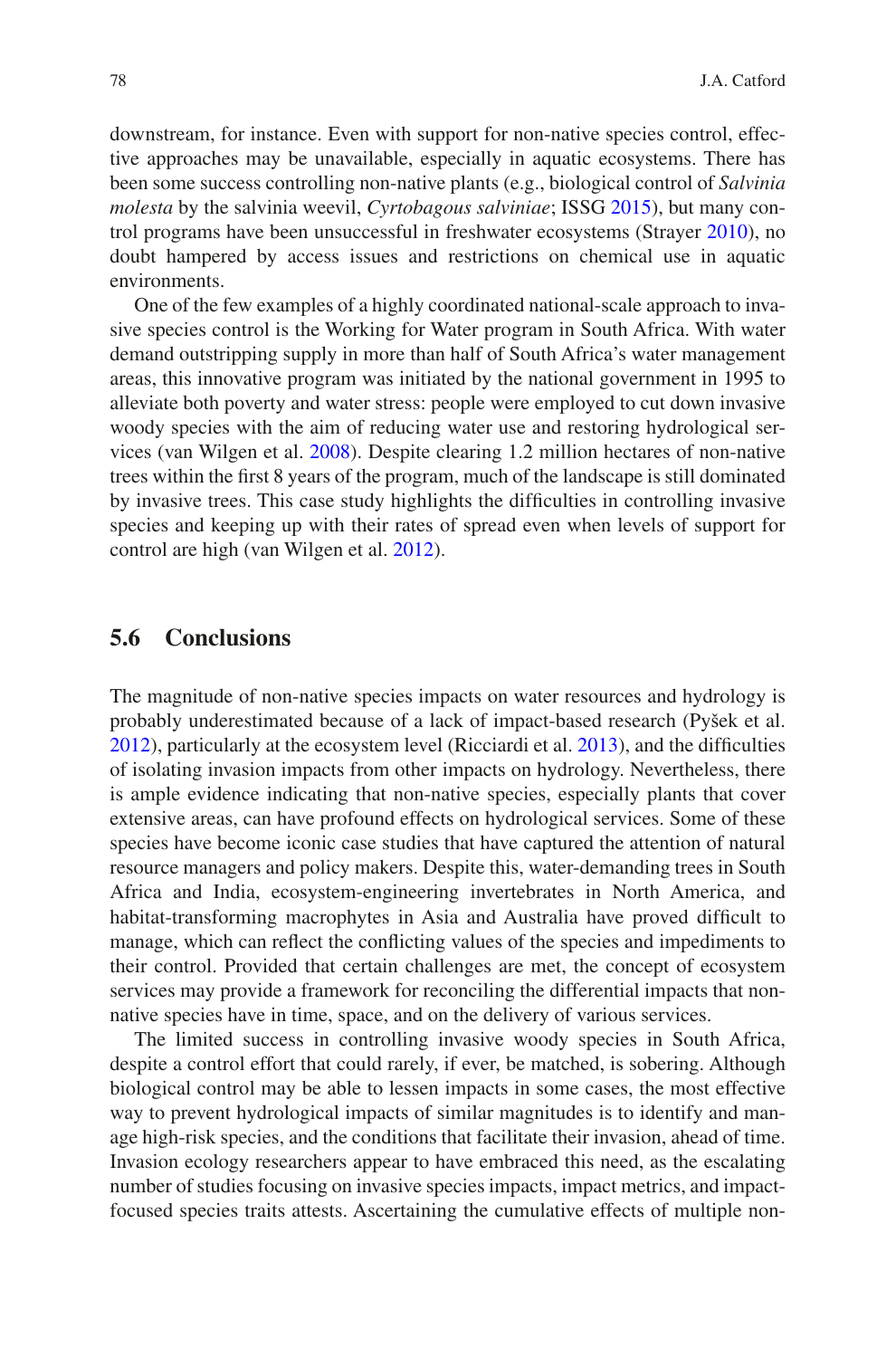native species, which could potentially be controlled collectively, will be important for optimising management efficacy.

As the demands for, and scarcity of, freshwater resources and hydrological services heighten (Costanza et al. [1997;](#page-16-0) Vörösmarty et al. [2010](#page-17-1)), and the likelihood and impacts of invasion increase, there will be increasing need for identifying, managing, and ameliorating the impacts of invasive species on the quantity and regulation of water.

**Acknowledgments** I thank P. Hulme and M. Vilà for inviting me to contribute this chapter, B. van Wilgen for very helpful feedback that enabled me to improve it, Inderjit for sharing his knowledge of non-native plant invasions in India (and showing me some of them), and the IUCN's Invasive Species Specialist Group for giving me access to the pre-release beta version of the Global Invasive Species Database. Funding was provided by the Australian Research Council (DE120102221) and the ARC Centre of Excellence for Environmental Decisions.

#### **References**

- <span id="page-16-2"></span>Anderson CB, Pastur GM, Lencinas MV et al (2009) Do introduced North American beavers *Castor canadensis* engineer differently in southern South America? An overview with implications for restoration. Mamm Rev 39:33–52
- <span id="page-16-4"></span>Brauman KA, Daily GC, Duarte TK et al (2007) The nature and value of ecosystem services: an overview highlighting hydrologic services. Annu Rev Environ Resour 32:67–98
- <span id="page-16-6"></span>Calder IR, Dye P (2001) Hydrological impacts of invasive alien plants. Land Use Water Resour Res 1:1–12
- <span id="page-16-1"></span>Catford JA, Downes BJ, Gippel CJ et al (2011) Flow regulation reduces native plant cover and facilitates exotic invasion in riparian wetlands. J Appl Ecol 48:432–442
- <span id="page-16-7"></span>Charles H, Dukes J (2007) Impacts of invasive species on ecosystem services. Biological invasions. In: Nentwig W (ed) Biological invasions, vol 193, Ecological studies. Springer, Berlin/ Heidelberg, pp 217–237
- <span id="page-16-0"></span>Costanza R, d'Arge R, de Groot R et al (1997) The value of the world's ecosystem services and natural capital. Nature (Lond) 387:253–260
- <span id="page-16-8"></span>Deo RC, Syktus JI, McAlpine CA et al (2009) Impact of historical land cover change on daily indices of climate extremes including droughts in eastern Australia. Geophys Res Lett 36:L08705
- <span id="page-16-9"></span>Ehrenfeld JG (2010) Ecosystem consequences of biological invasions. Annu Rev Ecol Evol Syst 41:59–80
- <span id="page-16-5"></span>Holdsworth D, Mark A (1990) Water and nutrient input: output budgets: effects of plant cover at seven sites in upland snow tussock grasslands of Eastern and Central Otago, New Zealand. J R Soc N Z 20:1–24
- <span id="page-16-3"></span>ISSG (2015) Global Invasive Species Database. Invasive Species Specialist Group, IUCN (The World Conservation Union)
- <span id="page-16-10"></span>Levine JM, Vilà M, D'Antonio CM et al (2003) Mechanisms underlying the impacts of exotic plant invasions. Proc R Soc Lond B Biol 270:775–781
- <span id="page-16-11"></span>Lindenmayer DB, Wood J, MacGregor C et al (2015) A long-term experimental case study of the ecological and cost effectiveness of invasive plant management in achieving conservation goals: Bitou Bush control in Booderee National Park in eastern Australia. PLoS One 10:e0128482